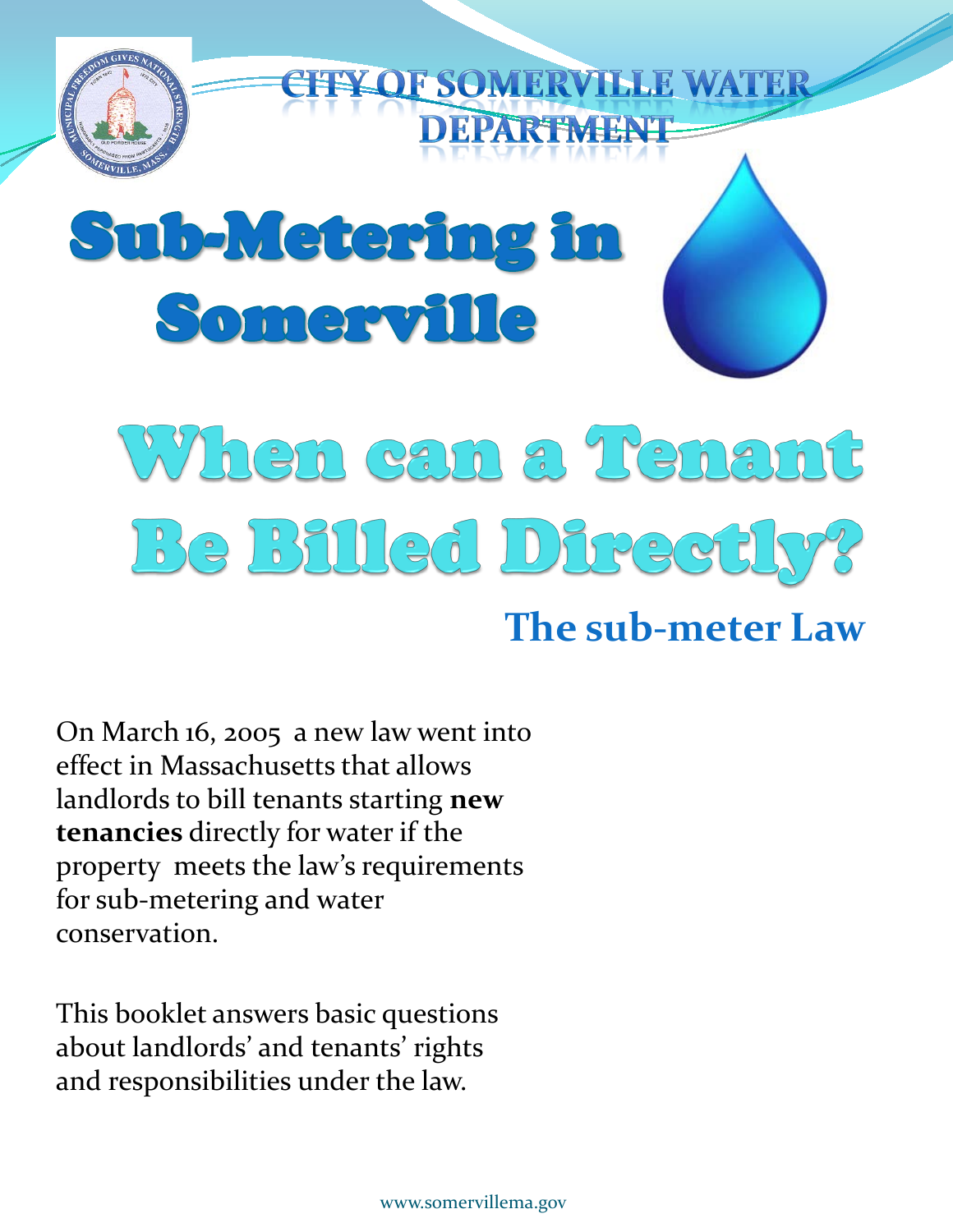

# Who Pays for Water?

#### **When can a tenant be billed directly for water?**

#### **If you are a tenant, a landlord can bill you directly for water only if the following requirements are met:**

#### **1. Sub-meters Are Installed**

The landlord has certified to the local board of health that a licensed plumber installed a sub-meter that measures and bills for water going only to your unit and checked that sub-meter is accurate;

#### **2. Low-Flow Water Fixtures Are Installed**

The landlord has installed low-flow, water-conserving faucets, showerheads and toilets in your unit and the low-flow toilets were installed by a licensed plumber;

#### **3. There Is a Written Rental Agreement**

You have signed a written rental agreement that clearly states that you are responsible for a separate water bill and provides in plain language the billing arrangements for payment of water; and

#### **4. Your tenancy Started After March 16, 2005**

You moved into your apartment on or after March 16, 2005 (when the new water law went into effect). You cannot be billed for water separately if your tenancy began before March 16, 2005.

#### **5. Previous tenant was not forced out**

If the previous tenant – who was not required to pay for water – left involuntarily, a landlord cannot bill the new tenant for water. The law seeks to prevent landlords from forcing existing tenants out in order to bring in new tenants who would be required to pay for water. (This is not easy to find out.)

#### **6. Landlord Files certification**

Landlords billing separately for water must file a certificate with the local board of health or inspectional services department that certifies they have done all of the above. See Question 8.

#### **If the landlord has failed to meet any one of these requirements, he or she cannot bill you directly for water**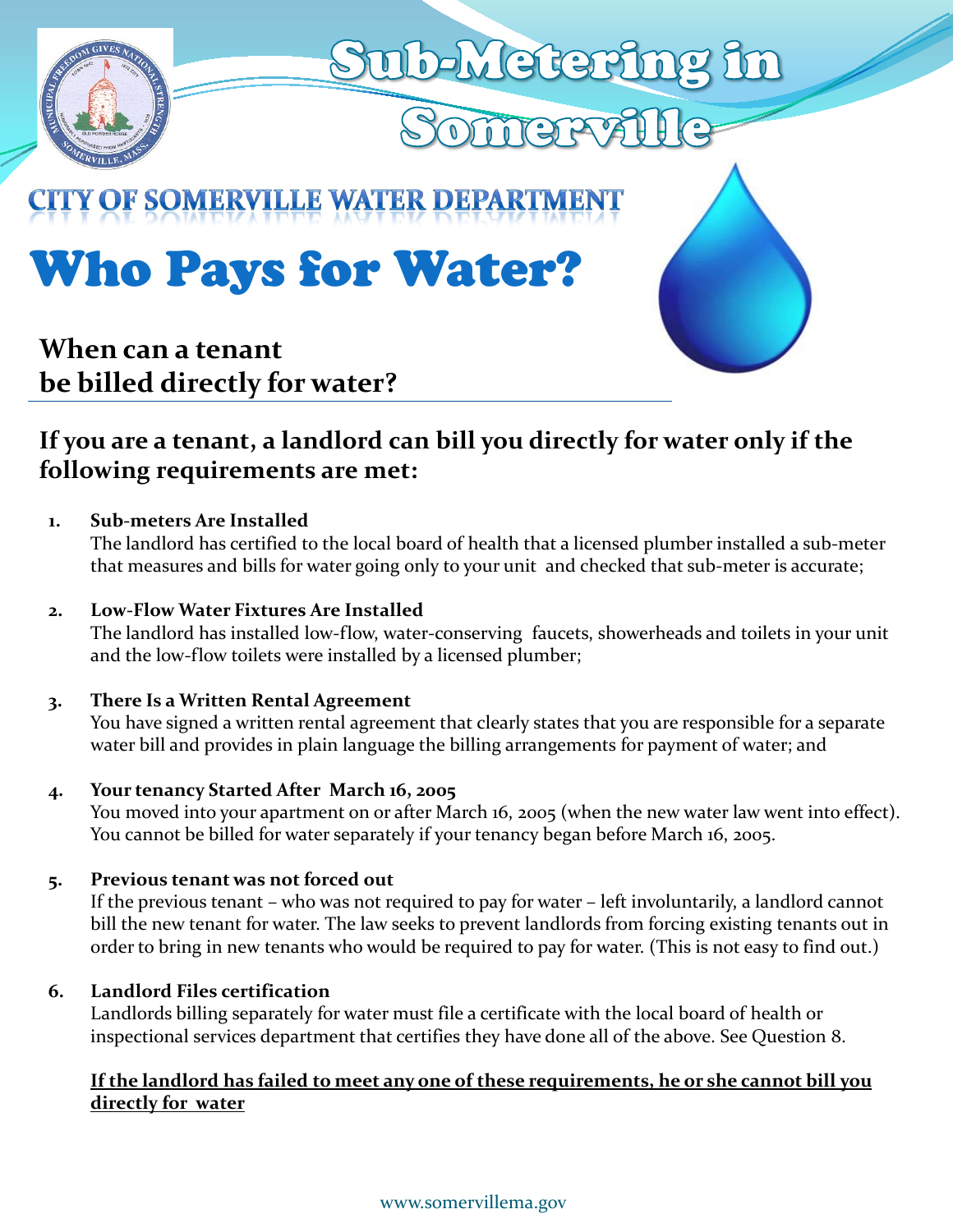

If a landlord has failed to meet any of the requirements , he or she cannot bill you directly for water.

In addition, landlords cannot bill existing tenants directly for water. If the apartment you are currently in is the same one that you were in before March 16, 2005 ( when the new sub-metering law went into effect), you are protected by the law. You are an existing or current tenant and cannot be billed directly for water.

Although a landlord may not bill you directly for water because you are a current tenant, he or she may install a water sub-meter during your tenancy so the next tenant can be billed directly.

## **Do public housing tenants Have to pay for water?**

Under the new Massachusetts water law, public housing authorities cannot bill state public housing tenants for water.5 The law also protects all federal public housing tenants who resided in their apartment before March 16, 2005, when the new water law went into effect. Federal regulations provide additional protections for federal public housing tenants.

If you have a Section 8 voucher or you live in housing that is privately owned and subsidized by the government, the law protects you only if you are a current tenant. In other words, if you are now living in the same place where you were living before March 16, 2005, you cannot be charged for water. If, however, your tenancy started on or after March 16, 2005, a landlord can charge you for water, but only if he or she has met all other requirements under the law. See Question 1.

## **Can a landlord shut off a tenant's water?**

The new law prohibits landlords from shutting off your water or refusing you water service even if you are late in paying the water bill or have not paid your water bill. This is in recognition of state policy that water service is essential to the health of the occupants.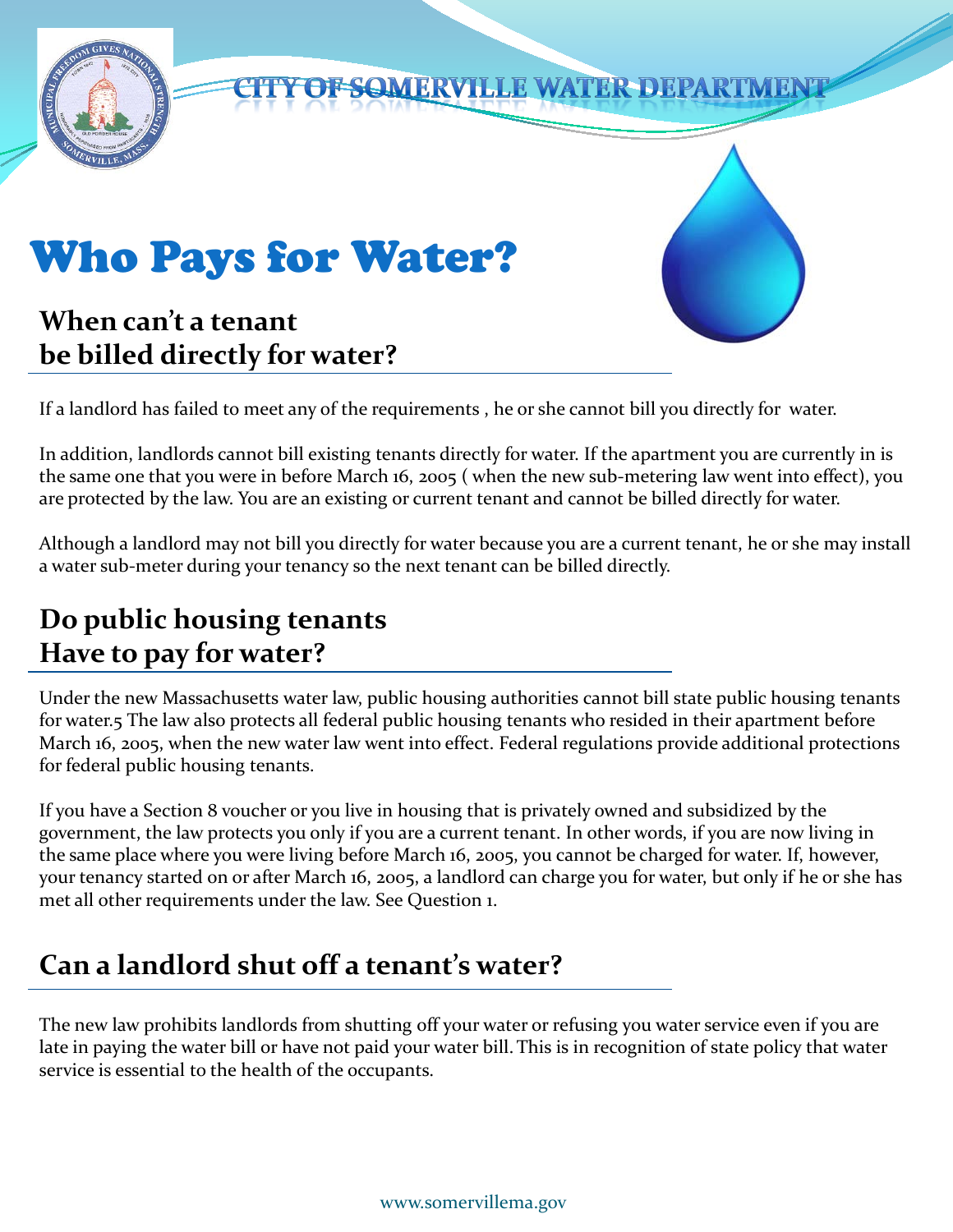

#### The new law allows landlords to bill for sewer services only if the sewer charges are calculated from the submeter that measures the tenant's water use. In most cities and towns in Massachusetts, sewer services are determined based on the amount of water used, so in these cities and towns, the water and sewer charges are billed together. However, if the city or town does not calculate sewer charges based on the amount of water used, tenants cannot be billed for sewer charges.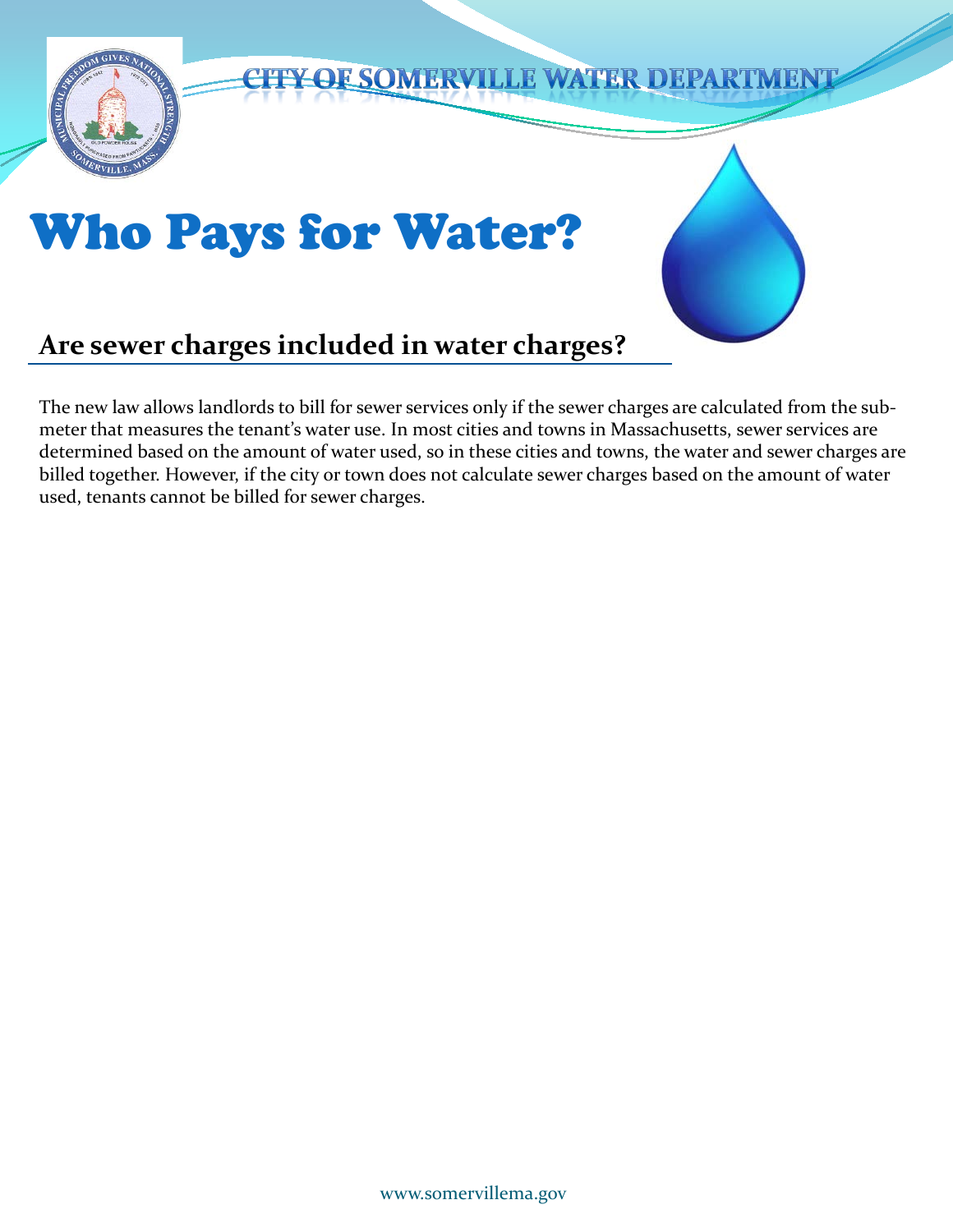

Water going into any residential property first goes through a **primary meter, which measures all the water going into the property. The** *water provider (which in most cases is the city or town where the property is located) is responsible for providing water through the primary meter and for setting the cost of the water (and, in many places, the cost of the sewer service, as well).* 

In Boston, for example, water is provided through the Boston Water and Sewer Commission. In Cambridge, the water company is the Cambridge Water Department. Worcester provides water though its Department of Public Works. The landlord is the customer of record with respect to the water bill and is responsible for its payment.

Under the new water law, water use for individual apartments must then be measured by **sub-meters. The landlord is responsible for having the sub-meters read and for billing tenants for their water use.** 

In residential property with more than one rental unit, common areas, such as shared laundry facilities, outdoor faucets, and water used in common heating systems must be separately sub-metered. Water used in these common areas cannot be charged to any tenant.

A tenant can be billed only for actual water usage as measured by the sub-meter for his or her unit.**If the landlord has not installed sub-meters, you cannot be billed directly for water.**

## **How does sub-metering work if I rent a single-family house?**

If you are renting a single-family house instead of an apartment, a landlord may bill you for water directly. In such a case, the landlord is not required to install a sub-meter if the primary meter measures only water that goes to an area used exclusively by you. The primary meter cannot, however, also measure water that goes to a common area or area not in your exclusive use. For example, if the landlord uses an outdoor faucet to water the lawn, you cannot be billed for water measured by the primary meter because you do not have exclusive use over the area. In order to bill you directly for water, the landlord is required to install a sub-meter to measure the water used exclusively by you and must meet all the other requirements of the law.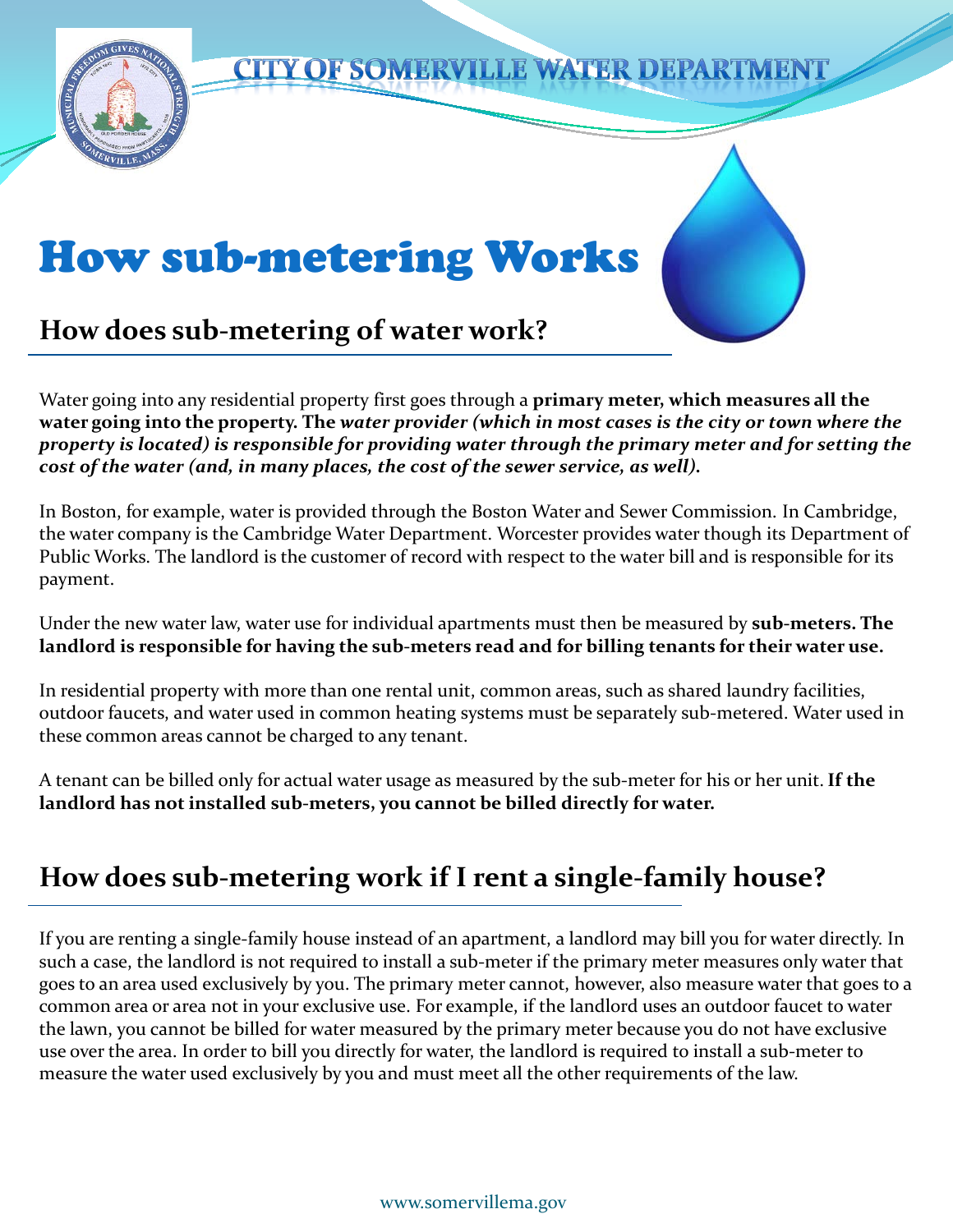

#### **CITY OF SOMERVILLE WATER DEPARTMENT**

## How sub-metering Works

## **What certificate must be a landlord file before billing a tenant for water?**

Before a landlord can bill a tenant directly for water, a landlord must file a certification with the local board of health (or other municipal agency that enforces the State Sanitary Code). This certification must include a statement that:

1. The water sub-meter was installed by a licensed plumber and meets certain standards as provided by the law;

2. All showerheads, faucets, and toilets in the unit are water conservation fixtures meeting the standards of the law;

3. All toilets were installed by a licensed plumber; and

4. The tenant in the rental unit can be charged for water either because the unit is being occupied for the first time on or after March 16, 2005, or because the previous tenant was evicted for nonpayment of rent, or was evicted for breach of the rental agreement on or after March 16, 2005 or left voluntarily. In other words, the landlord did not harass a tenant to get him or her to move out so that the landlord could bill the next tenant for water.

The landlord must sign this certification under the "penalties of perjury," which means that he or she swears the information is true. If a landlord has not filed this certification for a unit, he or she cannot charge the tenant for water. To find out whether your landlord has filed, check with your local board of health and ask whether they have the certification. To find your local board of health, contact your city or town hall. In Boston, Cambridge, and Worcester, contact the Inspectional Services Department.

#### **What water conservation measures must a landlord take before billing for water?**

Before billing a tenant directly for water, a landlord must install water conservation fixtures (faucets, showerheads, and toilets) in an apartment. These fixtures must meet certain low-flow standards set out in the law.

These low-flow standards have been required by federal law for new construction and renovation since 1994. So, it is likely that fixtures purchased and installed by the landlord after 1994 will meet the low-flow requirements of the law.

The landlord is also responsible for making sure that these water conservation fixtures are fully functioning at the beginning of every new tenancy.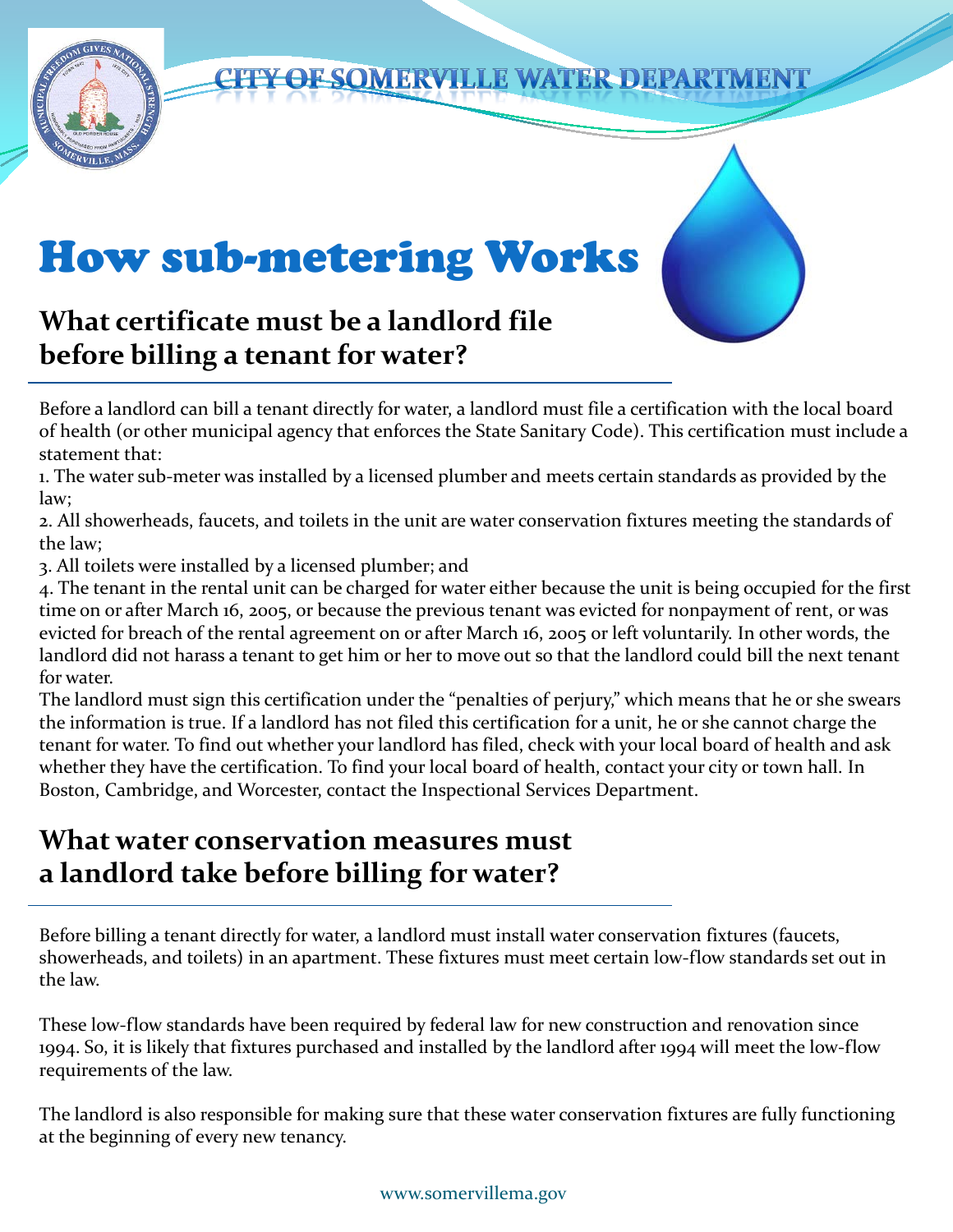

#### **CITY OF SOMERVILLE WATER DEPARTMENT**

## How sub-metering Works

## **Who pays for the installation of the submeter and water conservation fixtures?**

The landlord must pay to install sub-meters and must pay for the cost of installing water conservation fixtures. These costs cannot be passed on to tenants.

The landlord must also certify that he or she has had the water-conserving toilets installed by a licensed plumber and must file this certification with the local board of health (or municipal agency responsible for enforcing the State Sanitary Code).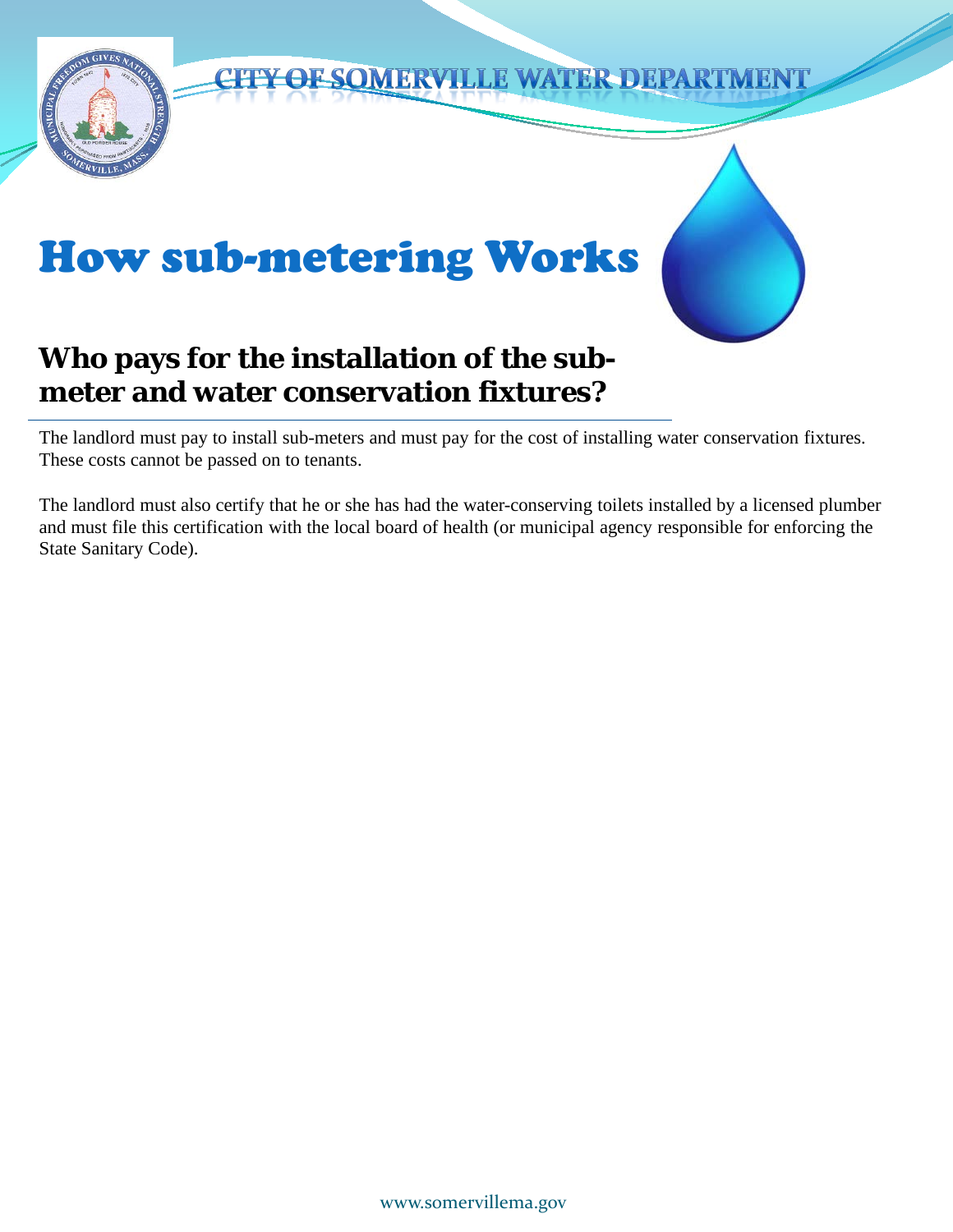

## **CITY OF SOMERVILLE WATER DEPARTMENT**

# Paying theWater Bill

#### **Who sends the water bill to the tenant?**

The landlord is responsible for sending the bill for water charges to the tenant. The landlord may contract with a separate company to take water sub-meter readings and to prepare, send, and collect bills.

## **What charges related to water cannot be passed on to tenants?**

If a landlord bills you directly for water, he or she cannot pass along to you any fees related to sub-metering, such as:

- 1. Fees for taking sub-meter readings or preparing or collecting bills;
- 2. Fees for installing, maintaining, or servicing the sub-meter; or
- 3. Cost of testing the sub-meter;.

#### **How often can a tenant be billed?**

A tenant can be billed for water charges as often as the water company bills the landlord. Typically this is every three months. If you and your landlord agree, your lease or a written rental agreement may provide for monthly billing.

If a landlord bills you on a monthly basis, the payment is due 15 days after the bill is mailed to you. If you are billed less often than every month—for example, if you are billed four times a year—the bill is due 30 days after it is mailed.

#### **What if a tenancy begins in the middle of a billing period for water?**

If your tenancy begins in the middle of a billing period for water, the landlord must mail you on the first day of your tenancy the reading of the sub-meter for the unit as of that day. You can be billed only for water measured on the sub-meter after this reading.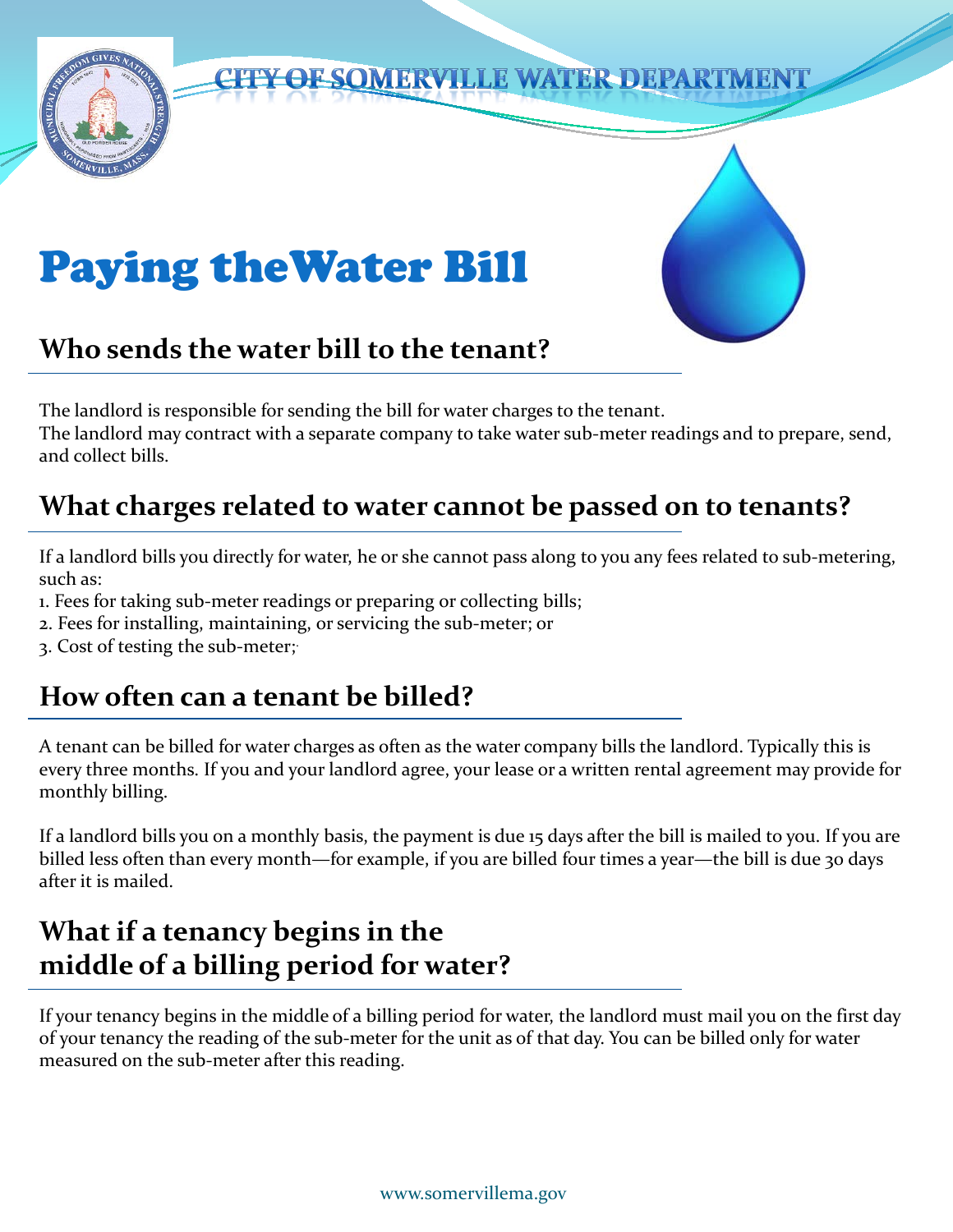

Each bill for sub-metered water must clearly state all charges and all other relevant information, including:

- 1. Current sub-meter reading and date reading was done;
- 2. Previous sub-meter reading and date reading was done;
- 3. Amount of water consumed since last reading;
- 4. How much you are being charged for each unit of water;
- 5. Total charge; and
- 6. Payment due date.

## **What happens if a tenant does not pay the water bill?**

If a tenant does not pay a water bill, the landlord may consider this nonpayment to be a "material" or significant breach of the written rental agreement. This means that a landlord could try to evict you. However, by law you are allowed to "cure" nonpayment of a water bill and pay it **any time prior to a court hearing on the eviction case.If nonpayment of a water bill is the only reason your landlord is trying to evict you and you pay the bill prior to the eviction court hearing, your case must be dismissed.** 

The landlord may also deduct unpaid water bills from your security deposit when you leave the apartment. **Note: To evict you for nonpayment of a water bill, a landlord must send you a notice called a** *notice to quit. You do not have to move if you get this notice. To actually evict you, a landlord must file a court case and get a judge's permission to move you out. If the landlord has in any way violated the written rental agreement or the law (for example, has refused to repair a leaky toilet), you can tell the judge about it in order to prevent your eviction.* 

## **What happens if a landlord does not pay the water bill?**

Under the law, the landlord is considered the *water provider's "customer" and is responsible for paying the water bills. (Most water providers are cities and towns, not private water companies.) If the landlord does not pay, the water provider may take legal action against the landlord, but cannot take legal action against individual tenants.*